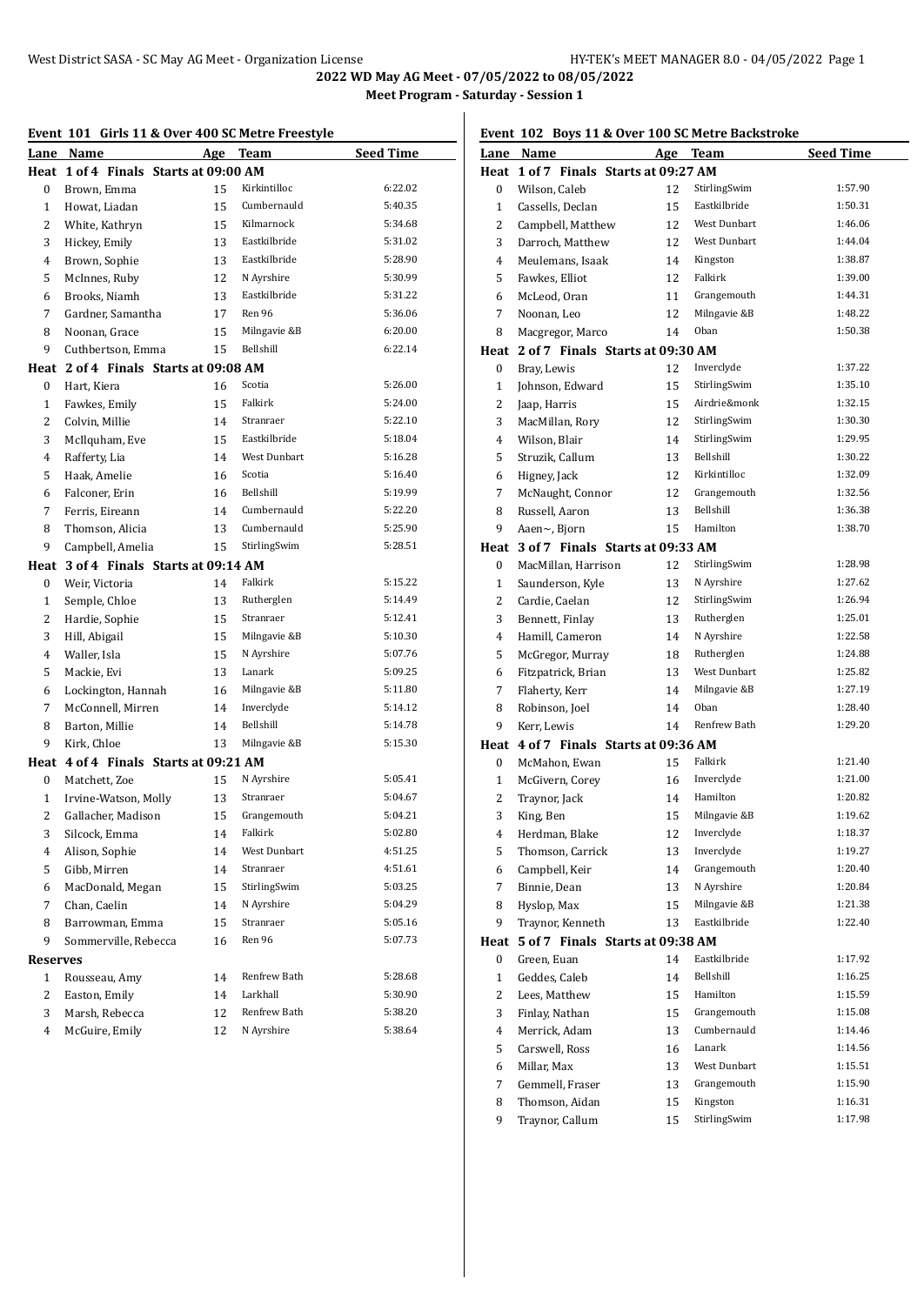## **Heat 6 Finals (#102 Boys 11 & Over 100 SC Metre Backstroke)**

|                |                                  |    | Heal   0 Filiais (#102 DOVS 11 & OVEL 100 SC Mette DackStroke) |         |
|----------------|----------------------------------|----|----------------------------------------------------------------|---------|
| 0              | Jeffrey, Zac                     | 16 | Ren 96                                                         | 1:13.60 |
| 1              | Stewart, Tyler                   | 15 | Eastkilbride                                                   | 1:12.87 |
| 2              | Di Mascio, Louis                 | 15 | StirlingSwim                                                   | 1:12.68 |
| 3              | Hill, Adam                       | 15 | StirlingSwim                                                   | 1:11.87 |
| $\overline{4}$ | Black, Alex                      | 16 | Bo'ness                                                        | 1:11.10 |
| 5              | Vandermeulen, Fraser             | 13 | StirlingSwim                                                   | 1:11.80 |
| 6              | Garrity, Luke                    | 15 | Inverclyde                                                     | 1:12.21 |
| 7              | Tinch, Alex                      | 14 | StirlingSwim                                                   | 1:12.70 |
| 8              | Stewart, James                   | 15 | Scotia                                                         | 1:13.30 |
| 9              | Brackenridge, Andrew             | 14 | Cumbernauld                                                    | 1:14.11 |
| Heat           | 7 of 7 Finals Starts at 09:43 AM |    |                                                                |         |
| 0              | Beetham, Samuel                  | 15 | Bo'ness                                                        | 1:10.66 |
| $\mathbf{1}$   | Barghati, Dean                   | 14 | Hamilton                                                       | 1:10.30 |
| $\overline{2}$ | Stevenson, Ewan                  | 14 | Falkirk                                                        | 1:09.12 |
| 3              | Lilly, Nathan                    | 17 | Bellshill                                                      | 1:09.04 |
| $\overline{4}$ | Thomson, Adam                    | 15 | Kilmarnock                                                     | 1:08.50 |
| 5              | Hall, Ruairidh                   | 15 | Milngavie &B                                                   | 1:08.80 |
| 6              | Skinner, Gregor                  | 16 | Bo'ness                                                        | 1:09.10 |
| 7              | Jeffords, Tom                    | 14 | Ren 96                                                         | 1:10.04 |
| 8              | Samson, Keir                     | 15 | Scotia                                                         | 1:10.60 |
| 9              | Collins, Ethan                   | 13 | Bellshill                                                      | 1:10.92 |

#### **Event 103 Girls 11 & Over 100 SC Metre Backstroke**

| Lane           | Name                             | Age | <b>Team</b>         | <b>Seed Time</b> |
|----------------|----------------------------------|-----|---------------------|------------------|
| Heat           | 1 of 8 Finals Starts at 09:46 AM |     |                     |                  |
| 0              | Lindsay, Hannah                  | 14  | Hamilton            | 1:34.30          |
| 1              | Gibbons, Sophie                  | 14  | Milngavie &B        | 1:34.00          |
| $\overline{2}$ | Hume, Carmen                     | 13  | Kilmarnock          | 1:32.15          |
| 3              | Rowley, Arla                     | 13  | Grangemouth         | 1:31.84          |
| $\overline{4}$ | Purcell, Isla                    | 12  | <b>West Dunbart</b> | 1:31.61          |
| 5              | Dow, Emily                       | 14  | Milngavie &B        | 1:31.76          |
| 6              | Yershov, Rhea                    | 14  | Hamilton            | 1:31.99          |
| 7              | Chivers, Emma                    | 14  | Renfrew Bath        | 1:32.50          |
| 8              | Stewart, Autumn                  | 14  | Hamilton            | 1:34.11          |
| 9              | MacGregor, Nina                  | 14  | StirlingSwim        | 1:37.20          |
| Heat           | 2 of 8 Finals Starts at 09:49 AM |     |                     |                  |
| 0              | Todd, Mia                        | 14  | Eastkilbride        | 1:30.80          |
| 1              | Bunten, Rowan                    | 13  | Larkhall            | 1:29.46          |
| $\overline{2}$ | Hall, Ellie                      | 13  | Milngavie &B        | 1:29.24          |
| 3              | Hixon, Iona                      | 13  | Milngavie &B        | 1:28.94          |
| $\overline{4}$ | McCreadie, Amy                   | 13  | Bellshill           | 1:28.11          |
| 5              | Carre, Megan                     | 14  | Oban                | 1:28.59          |
| 6              | Johnson, Josephine               | 17  | StirlingSwim        | 1:29.00          |
| 7              | McCarthy, Caitlin                | 14  | <b>West Dunbart</b> | 1:29.28          |
| 8              | Rousseau. Isla                   | 11  | Renfrew Bath        | 1:30.30          |
| 9              | Chalmers, Tara                   | 13  | Helensburgh         | 1:31.53          |
| Heat           | 3 of 8 Finals Starts at 09:51 AM |     |                     |                  |
| $\bf{0}$       | McGavin, Charlotte               | 12  | Hamilton            | 1:27.90          |
| 1              | MacLeod, Chloe                   | 14  | Scotia              | 1:27.15          |
| $\overline{c}$ | Robinson, Lily                   | 13  | Oban                | 1:26.95          |
| 3              | Gibb, Bethan                     | 12  | Stranraer           | 1:26.44          |
| 4              | Ferry, Sarah                     | 16  | StirlingSwim        | 1:25.96          |
| 5              | Mclaughlin, Lucy                 | 13  | Inverclyde          | 1:26.06          |
| 6              | Pettigrew, Ava                   | 12  | Cumbernauld         | 1:26.65          |
| 7              | Kean, Emma                       | 14  | Ren 96              | 1:27.11          |
| 8              | Campbell, Erin                   | 15  | <b>Bellshill</b>    | 1:27.90          |
| 9              | Murray, Brooke                   | 16  | Hamilton            | 1:28.06          |
|                |                                  |     |                     |                  |

|                 |                |                      | Heat 4 of 8 Finals Starts at 09:54 AM |    |                     |         |
|-----------------|----------------|----------------------|---------------------------------------|----|---------------------|---------|
| 0               |                | Henderson, Abbey     |                                       | 12 | Rutherglen          | 1:25.18 |
| 1               |                | Lockington, Hannah   |                                       | 16 | Milngavie &B        | 1:25.00 |
| 2               |                | McGinlay, Sophia     |                                       | 14 | Cumbernauld         | 1:24.62 |
| 3               |                | Gardner, Samantha    |                                       | 17 | Ren 96              | 1:24.24 |
| 4               | Herdman, Lois  |                      |                                       | 14 | Inverclyde          | 1:22.96 |
| 5               |                | Peckover, Lauren     |                                       | 15 | N Ayrshire          | 1:23.06 |
| 6               | Tulloch, Molly |                      |                                       | 13 | N Ayrshire          | 1:24.37 |
| 7               |                | McBride, Grace       |                                       | 16 | Grangemouth         | 1:24.73 |
| 8               |                | Collingwood, Isobel  |                                       | 13 | Scotia              | 1:25.11 |
| 9               |                | Mulhern, Megan       |                                       | 14 | Airdrie&monk        | 1:25.44 |
|                 |                |                      | Heat 5 of 8 Finals Starts at 09:57 AM |    |                     |         |
|                 |                |                      |                                       | 13 | StirlingSwim        | 1:22.83 |
| 0               | White, Ellen   |                      |                                       |    | Airdrie&monk        | 1:22.25 |
| 1               | Brown, Lara    |                      |                                       | 16 |                     | 1:21.48 |
| 2               | Muir, Monica   |                      |                                       | 14 | Rutherglen          |         |
| 3               |                | MacKenzie, Isla      |                                       | 14 | Falkirk             | 1:20.94 |
| 4               | Fair, Eva      |                      |                                       | 15 | Milngavie &B        | 1:20.48 |
| 5               | Gibb, Mirren   |                      |                                       | 14 | Stranraer           | 1:20.80 |
| 6               | Chan, Evie     |                      |                                       | 12 | N Ayrshire          | 1:21.24 |
| 7               |                | Homfray, Astrid      |                                       | 15 | StirlingSwim        | 1:22.16 |
| 8               | Mungall, Lucy  |                      |                                       | 15 | Hamilton            | 1:22.43 |
| 9               | Ware, Iris     |                      |                                       | 13 | Rutherglen          | 1:22.86 |
|                 |                |                      | Heat 6 of 8 Finals Starts at 09:59 AM |    |                     |         |
| 0               | Stuart, Kate   |                      |                                       | 13 | N Ayrshire          | 1:19.86 |
| 1               | Gumbrell, Cara |                      |                                       | 15 | Ren 96              | 1:19.44 |
| 2               | Waller, Isla   |                      |                                       | 15 | N Ayrshire          | 1:18.40 |
| 3               | Collins, Erin  |                      |                                       | 17 | Grangemouth         | 1:17.98 |
| 4               |                | Chambers, Emma       |                                       | 15 | Cumbernauld         | 1:17.09 |
| 5               |                | McGavin, Rachel      |                                       | 14 | Hamilton            | 1:17.38 |
| 6               | Dawson, Emily  |                      |                                       | 13 | Milngavie &B        | 1:18.25 |
| 7               | Binning, Molly |                      |                                       | 13 | Ren 96              | 1:18.50 |
| 8               |                | Wilson, Allanah      |                                       | 14 | Bellshill           | 1:19.82 |
| 9               |                | McCulloch, Anna      |                                       | 16 | Kilmarnock          | 1:20.10 |
|                 |                |                      | Heat 7 of 8 Finals Starts at 10:02 AM |    |                     |         |
| 0               |                | Dickson, Kaysey      |                                       | 12 | Rutherglen          | 1:16.79 |
| 1               |                | Hamilton, Caitlyn    |                                       | 18 | Lanark              | 1:16.38 |
| 2               | Alison, Sophie |                      |                                       | 14 | <b>West Dunbart</b> | 1:16.19 |
| 3               | Nimmo, Lucy    |                      |                                       | 15 | Bellshill           | 1:15.49 |
| 4               |                | McCappin, Lexine     |                                       | 16 | Falkirk             | 1:15.23 |
| 5               | McLeod, Lucy   |                      |                                       | 15 | Grangemouth         | 1:15.33 |
| 6               | Towers, Katie  |                      |                                       | 14 | Lanark              | 1:16.09 |
| 7               |                | Gallacher, Madison   |                                       | 15 | Grangemouth         | 1:16.26 |
| 8               | McNair, Eilidh |                      |                                       | 15 | Milngavie &B        | 1:16.46 |
| 9               | Binnie, Emma   |                      |                                       | 13 | N Ayrshire          | 1:16.87 |
|                 |                |                      | Heat 8 of 8 Finals Starts at 10:05 AM |    |                     |         |
| 0               | Hill, Abigail  |                      |                                       | 15 | Milngavie &B        | 1:14.81 |
| 1               | Frame, Caitlin |                      |                                       | 15 | Grangemouth         | 1:14.68 |
| 2               | Hardie, Sophie |                      |                                       | 15 | Stranraer           | 1:13.50 |
| 3               |                | McKenzie, Jocelyn    |                                       | 17 | Milngavie &B        | 1:13.09 |
| 4               | Coulter, Erin  |                      |                                       | 14 | Hamilton            | 1:12.80 |
|                 |                |                      |                                       |    | Ren 96              | 1:12.87 |
| 5               |                | Sommerville, Rebecca |                                       | 16 |                     |         |
| 6               | Colvin, Millie |                      |                                       | 14 | Stranraer           | 1:13.10 |
| 7               |                | Barrowman, Emma      |                                       | 15 | Stranraer           | 1:14.06 |
| 8               | Orr, Susan     |                      |                                       | 17 | Ren 96              | 1:14.76 |
| 9               | Mackie, Evi    |                      |                                       | 13 | Lanark              | 1:15.17 |
| <b>Reserves</b> |                |                      |                                       |    |                     |         |
| 1               | Mathie, Kirsty |                      |                                       | 14 | N Ayrshire          | 1:38.26 |
| 2               |                | Ashworth, Mollie     |                                       | 14 | Milngavie &B        | 1:44.76 |
| 3               |                | McLaughlin, Meghan   |                                       | 14 | Falkirk             | 1:45.11 |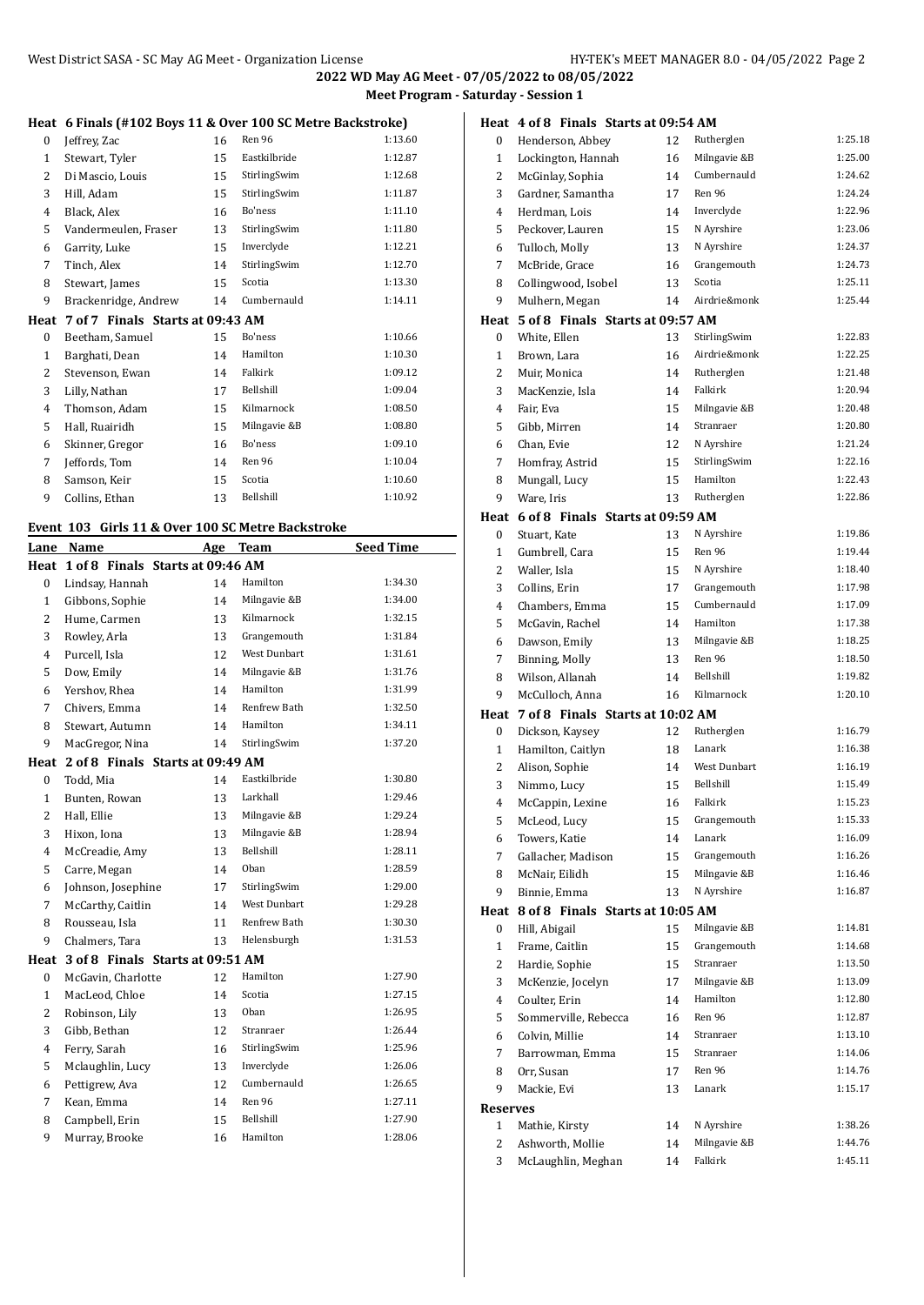**Heat 6 of 8 Finals Starts at 10:16 AM**

|                | Event 104 Boys 11 & Over 50 SC Metre Butterfly |    |                     |                  |  |
|----------------|------------------------------------------------|----|---------------------|------------------|--|
|                | Lane Name                                      |    | Age Team            | <b>Seed Time</b> |  |
| Heat           | 1 of 8 Finals Starts at 10:07 AM               |    |                     |                  |  |
| 0              | Stevenson, Ruaraidh                            | 11 | Falkirk             | 1:09.49          |  |
| $\mathbf{1}$   | Fawkes, Elliot                                 | 12 | Falkirk             | 1:06.84          |  |
| 2              | Darroch, Matthew                               | 12 | West Dunbart        | 54.22            |  |
| 3              | Macgregor, Marco                               | 14 | Oban                | 52.29            |  |
| 4              | Fitzpatrick, Brian                             | 13 | West Dunbart        | 45.80            |  |
| 5              | MacMillan, Rory                                | 12 | StirlingSwim        | 48.43            |  |
| 6              | Campbell, Matthew                              | 12 | <b>West Dunbart</b> | 53.24            |  |
| 7              | McLeod, Oran                                   | 11 | Grangemouth         | 56.71            |  |
| 8              | Cumming, Joshua                                | 13 | Bellshill           | 1:09.48          |  |
|                | Heat 2 of 8 Finals Starts at 10:09 AM          |    |                     |                  |  |
| $\mathbf{0}$   | MacMillan, Harrison                            | 12 | StirlingSwim        | 44.57            |  |
| $\mathbf{1}$   | Small, Lochlan                                 | 13 | StirlingSwim        | 43.24            |  |
| 2              | Higney, Jack                                   | 12 | Kirkintilloc        | 41.02            |  |
| 3              | Wilson, Blair                                  | 14 | StirlingSwim        | 40.55            |  |
| $\overline{4}$ | Robinson, Joel                                 | 14 | Oban                | 40.32            |  |
| 5              | Flaherty, Kerr                                 | 14 | Milngavie &B        | 40.41            |  |
| 6              | Zbiegniewski, George                           | 13 | Stranraer           | 41.00            |  |
| 7              | McNaught, Connor                               | 12 | Grangemouth         | 42.91            |  |
| 8              | Kerr, Lewis                                    | 14 | Renfrew Bath        | 43.67            |  |
| 9              | Dormer, Zachary                                | 11 | Falkirk             | 45.40            |  |
| Heat           | 3 of 8 Finals Starts at 10:11 AM               |    |                     |                  |  |
| 0              | Currie, Sam                                    | 12 | N Ayrshire          | 39.40            |  |
| $\mathbf{1}$   | Saunderson, Kyle                               | 13 | N Ayrshire          | 39.11            |  |
| 2              | Cent, Nicholas                                 | 12 | Kingston            | 38.86            |  |
| 3              | Hall, Ruairidh                                 | 15 | Milngavie &B        | 38.44            |  |
| $\overline{4}$ | Griffin, Riley                                 | 13 | Airdrie&monk        | 37.98            |  |
| 5              | Herdman, Blake                                 | 12 | Inverclyde          | 38.19            |  |
| 6              | Cardie, Caelan                                 | 12 | StirlingSwim        | 38.56            |  |
| 7              | Lyden, Brody                                   | 12 | Kingston            | 38.95            |  |
| 8              | Campbell, Jack                                 | 14 | Hamilton            | 39.20            |  |
| 9              | Jaap, Harris                                   | 15 | Airdrie&monk        | 39.71            |  |
| Heat           | 4 of 8 Finals Starts at 10:13 AM               |    |                     |                  |  |
| $\bf{0}$       | Lyell, Owen                                    | 14 | Helensburgh         | 37.40            |  |
| $\mathbf{1}$   | Sloss, Kouper                                  | 13 | N Ayrshire          | 37.01            |  |
| 2              | Traynor, Jack                                  | 14 | Hamilton            | 36.68            |  |
| 3              | Bray, Lewis                                    | 12 | Inverclyde          | 36.58            |  |
| 4              | Thomson, Carrick                               | 13 | Inverclyde          | 36.14            |  |
| 5              | Morgan, James                                  | 14 | Bellshill           | 36.58            |  |
| 6              | McGregor, Murray                               | 18 | Rutherglen          | 36.62            |  |
| 7              | Hyslop, Max                                    | 15 | Milngavie &B        | 36.95            |  |
| 8              | Johnson, Edward                                | 15 | StirlingSwim        | 37.30            |  |
| 9              | McMillan, Cameron                              | 13 | Renfrew Bath        | 37.50            |  |
| Heat           | 5 of 8 Finals Starts at 10:14 AM               |    |                     |                  |  |
| 0              | Bennett, Finlay                                | 13 | Rutherglen          | 35.51            |  |
| $\mathbf{1}$   | Graham, Lewis                                  | 19 | Airdrie&monk        | 34.34            |  |
| 2              | Ferguson, Jake                                 | 14 | Grangemouth         | 34.13            |  |
| 3              | Hanlonbole, Rhys                               | 17 | N Ayrshire          | 33.74            |  |
| 4              | Morris, Magnus                                 | 15 | Ren 96              | 33.50            |  |
| 5              | Merrick, Adam                                  | 13 | Cumbernauld         | 33.70            |  |
| 6              | Gray, Robbie                                   | 17 | N Ayrshire          | 33.77            |  |
| 7              | Ferguson, Callum                               | 14 | Rutherglen          | 34.23            |  |
| 8              | Millar, Max                                    | 13 | West Dunbart        | 34.45            |  |
| 9              | Traynor, Callum                                | 15 | StirlingSwim        | 35.74            |  |
|                |                                                |    |                     |                  |  |

| Lane             | Name                                            | <u>Age</u> | <b>Team</b>  | <b>Seed Time</b> |
|------------------|-------------------------------------------------|------------|--------------|------------------|
|                  | Event 105 Girls 11 & Over 50 SC Metre Butterfly |            |              |                  |
| 9                | Keough, Harry                                   | 15         | Ren 96       | 30.70            |
| 8                | Watchorn, Mark                                  | 15         | Scotia       | 30.40            |
| 7                | Jack, Bradley                                   | 16         | Falkirk      | 30.20            |
| 6                | Martin, Matthew                                 | 17         | Renfrew Bath | 29.86            |
| 5                | Mitchell, Euan                                  | 15         | Eastkilbride | 29.60            |
| 4                | Jeffords, Tom                                   | 14         | Ren 96       | 29.50            |
| 3                | King, Callum                                    | 15         | Cumbernauld  | 29.80            |
| 2                | Lilly, Nathan                                   | 17         | Bellshill    | 29.90            |
| $\mathbf{1}$     | Smith, Keane                                    | 17         | Airdrie&monk | 30.35            |
| $\mathbf{0}$     | Watson, Ewan                                    | 14         | Renfrew Bath | 30.53            |
| Heat             | 8 of 8 Finals Starts at 10:19 AM                |            |              |                  |
| 9                | Carswell, Ross                                  | 16         | Lanark       | 31.85            |
| 8                | Di Mascio, Louis                                | 15         | StirlingSwim | 31.76            |
| 7                | Tinch, Alex                                     | 14         | StirlingSwim | 31.70            |
| 6                | Hussen, Lewis                                   | 15         | StirlingSwim | 31.55            |
| 5                | Singh, Eklavya                                  | 15         | Scotia       | 30.80            |
| 4                | Stevenson, Ewan                                 | 14         | Falkirk      | 30.72            |
| 3                | McEwan, Matthew                                 | 16         | Cumbernauld  | 31.20            |
| 2                | Jeffrey, Zac                                    | 16         | Ren 96       | 31.60            |
| 1                | Poszmik, Andras                                 | 16         | Ren 96       | 31.74            |
| $\mathbf{0}$     | Wardlaw, Ewan                                   | 16         | Hamilton     | 31.79            |
| Heat             | 7 of 8 Finals Starts at 10:18 AM                |            |              |                  |
| 9                | McCavish, Aidan                                 | 14         | Bo'ness      | 33.41            |
| 8                | Finlay, Nathan                                  | 15         | Grangemouth  | 33.19            |
| 7                | Thomson, Adam                                   | 15         | Kilmarnock   | 32.95            |
| 6                | Hill, Adam                                      | 15         | StirlingSwim | 32.47            |
| 5                | Garrity, Luke                                   | 15         | Inverclyde   | 31.91            |
| 4                | McShane, Dylan                                  | 15         | Cumbernauld  | 31.90            |
| 3                | Lees, Matthew                                   | 15         | Hamilton     | 32.18            |
| $\overline{2}$   | Samson, Keir                                    | 15         | Scotia       | 32.55            |
| 1                | Thomson, Aidan                                  | 15         | Kingston     | 33.17            |
| $\boldsymbol{0}$ | McGivern, Corey                                 | 16         | Inverclyde   | 33.20            |

| Lane         | Name                             | Age | Team                | Seed Time |
|--------------|----------------------------------|-----|---------------------|-----------|
| Heat         | 1 of 8 Finals Starts at 10:21 AM |     |                     |           |
| $\Omega$     | McCluskey, Alex                  | 15  | Airdrie&monk        | 45.29     |
| $\mathbf{1}$ | Bell, Christie                   | 15  | Airdrie&monk        | 43.71     |
| 2            | Kelly, Anna                      | 16  | Hamilton            | 42.54     |
| 3            | Forrest, Cara                    | 16  | Rutherglen          | 40.92     |
| 4            | Hixon, Iona                      | 13  | Milngavie &B        | 40.76     |
| 5            | Ashworth, Mollie                 | 14  | Milngavie &B        | 40.85     |
| 6            | Armitt, Beth                     | 12  | Kingston            | 41.50     |
| 7            | Millar, Emily                    | 16  | Airdrie&monk        | 43.22     |
| 8            | Campbell, Erin                   | 15  | Bellshill           | 44.21     |
| 9            | Johnson, Josephine               | 17  | StirlingSwim        | 49.44     |
| Heat         | 2 of 8 Finals Starts at 10:22 AM |     |                     |           |
| $\mathbf{0}$ | McGuire, Emily                   | 12  | N Ayrshire          | 40.10     |
| $\mathbf{1}$ | McDougall-Smith, Christina       | 14  | Milngavie &B        | 39.88     |
| 2            | Muir, Monica                     | 14  | Rutherglen          | 39.59     |
| 3            | McCarthy, Caitlin                | 14  | <b>West Dunbart</b> | 39.55     |
| 4            | Rowley, Arla                     | 13  | Grangemouth         | 39.44     |
| 5            | Lochery, Erin                    | 12  | Stranraer           | 39.54     |
| 6            | Noonan, Grace                    | 15  | Milngavie &B        | 39.59     |
| 7            | Anderson, Mirren                 | 13  | Grangemouth         | 39.64     |
| 8            | Ferry, Sarah                     | 16  | StirlingSwim        | 39.88     |
| 9            | MacLeod, Chloe                   | 14  | Scotia              | 40.47     |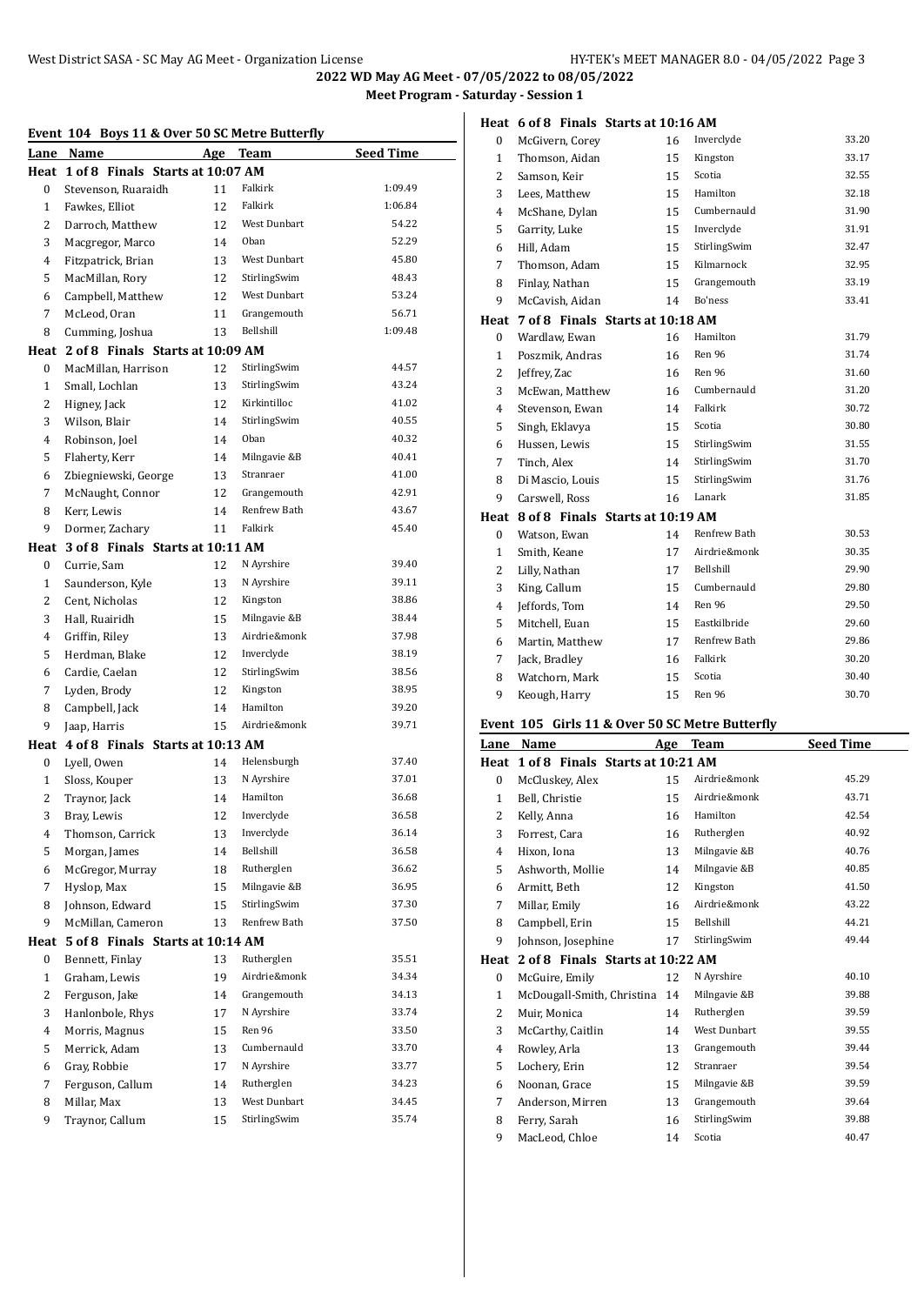|                |                                       |    | Heat 3 Finals (#105 Girls 11 & Over 50 SC Metre Butterfly) |       |
|----------------|---------------------------------------|----|------------------------------------------------------------|-------|
| 0              | Homfray, Astrid                       | 15 | StirlingSwim                                               | 39.28 |
| $\mathbf{1}$   | Dryden, Sarah                         | 14 | Milngavie &B                                               | 38.81 |
| 2              | Robinson, Lily                        | 13 | Oban                                                       | 38.62 |
| 3              | McCardie, Honor                       | 12 | Inverclyde                                                 | 38.50 |
| 4              | MacGregor, Nina                       | 14 | StirlingSwim                                               | 38.40 |
| 5              | Lindsay, Hannah                       | 14 | Hamilton                                                   | 38.41 |
| 6              | Peckover, Lauren                      | 15 | N Ayrshire                                                 | 38.50 |
| 7              | Gibb, Lainey                          | 11 | Stranraer                                                  | 38.65 |
| 8              | Bell, Zara                            | 14 | Airdrie&monk                                               | 39.22 |
| 9              | Murray, Brooke                        | 16 | Hamilton                                                   | 39.41 |
|                | Heat 4 of 8 Finals Starts at 10:26 AM |    |                                                            |       |
| 0              | Herdman, Lois                         | 14 | Inverclyde                                                 | 38.02 |
| 1              | Aitken, Sara                          | 14 | Falkirk                                                    | 37.66 |
| 2              | McInnes, Ruby                         | 12 | N Ayrshire                                                 | 37.45 |
| 3              | Fair, Eva                             | 15 | Milngavie &B                                               | 36.97 |
| 4              | Middleton, Ciara                      | 13 | StirlingSwim                                               | 36.52 |
| 5              | Dickson, Kaysey                       | 12 | Rutherglen                                                 | 36.70 |
| 6              | McIlquham, Eve                        | 15 | Eastkilbride                                               | 37.16 |
| 7              | Lewinska, Victoria                    | 14 | Grangemouth                                                | 37.63 |
| 8              | Falconer, Erin                        | 16 | Bellshill                                                  | 37.72 |
| 9              | Young, Carla                          | 15 | N Ayrshire                                                 | 38.40 |
| Heat           | 5 of 8 Finals Starts at 10:27 AM      |    |                                                            |       |
| 0              | McBride, Grace                        | 16 | Grangemouth                                                | 35.96 |
| 1              | Anderson, Hannah                      | 15 | Hamilton                                                   | 35.76 |
| 2              | McNair, Lisa                          | 13 | Grangemouth                                                | 35.52 |
| 3              | Black, Amy                            | 14 | Bo'ness                                                    | 35.47 |
| 4              | Stewart, Loren                        | 15 | StirlingSwim                                               | 35.31 |
| 5              | Hill, Abigail                         | 15 | Milngavie &B                                               | 35.40 |
| 6              | Russell, Olivia                       | 13 | Cumbernauld                                                | 35.49 |
| 7              | Campbell, Amelia                      | 15 | StirlingSwim                                               | 35.56 |
| 8              | Mungall, Lucy                         | 15 | Hamilton                                                   | 35.80 |
| 9              | Mahon, Olivia                         | 15 | Kirkintilloc                                               | 36.46 |
|                | Heat 6 of 8 Finals Starts at 10:29 AM |    |                                                            |       |
| 0              | Coulter, Erin                         | 14 | Hamilton                                                   | 35.29 |
| $\mathbf{1}$   | Beetham, Anna                         | 13 | Bo'ness                                                    | 35.21 |
| 2              | Nimmo, Lucy                           | 15 | Bellshill                                                  | 34.87 |
| 3              | McLeod, Lucy                          | 15 | Grangemouth                                                | 34.71 |
| 4              | Waller, Isla                          | 15 | N Ayrshire                                                 | 34.60 |
| 5              | McConnell, Mirren                     | 14 | Inverclyde                                                 | 34.71 |
| 6              | Murphy, Jenna                         | 15 | Bellshill                                                  | 34.74 |
| 7              | White, Cara                           | 13 | Ren 96                                                     | 35.00 |
| 8              | MacDonald, Megan                      | 15 | StirlingSwim                                               | 35.25 |
| 9              | Patrick, Mairianna                    | 13 | StirlingSwim                                               | 35.30 |
| Heat           | 7 of 8 Finals Starts at 10:31 AM      |    |                                                            |       |
| 0              | McDermott, Rose                       | 14 | Milngavie &B                                               | 34.51 |
| $\mathbf{1}$   | Gallacher, Ava                        | 14 | Falkirk                                                    | 34.45 |
| $\overline{c}$ | Fawkes, Emily                         | 15 | Falkirk                                                    | 33.98 |
| 3              | McGavin, Emma                         | 15 | Hamilton                                                   | 33.60 |
| 4              | McCappin, Keziah                      | 14 | Falkirk                                                    | 33.31 |
| 5              | Hardie, Sophie                        | 15 | Stranraer                                                  | 33.60 |
| 6              | Kirk, Chloe                           | 13 | Milngavie &B                                               | 33.60 |
| 7              | Kaur, Tajveer                         | 11 | Kilmarnock                                                 | 34.10 |
| 8              | Martin, Eva                           | 15 | Scotia                                                     | 34.50 |
| 9              | McAuley, Evan                         | 14 | Airdrie&monk                                               | 34.57 |
|                |                                       |    |                                                            |       |

## **Heat 8 of 8 Finals Starts at 10:32 AM**

| $\bf{0}$        | Frame, Caitlin  | 15 | Grangemouth  | 33.28 |
|-----------------|-----------------|----|--------------|-------|
| 1               | Pollock, Maisie | 18 | Kingston     | 33.13 |
| 2               | Collins, Erin   | 17 | Grangemouth  | 33.01 |
| 3               | McNair, Eilidh  | 15 | Milngavie &B | 32.88 |
| 4               | Orr, Susan      | 17 | Ren 96       | 32.70 |
| 5               | Gumbrell, Cara  | 15 | Ren 96       | 32.75 |
| 6               | McDermott, Ava  | 17 | Milngavie &B | 32.94 |
| 7               | Barton, Millie  | 14 | Bellshill    | 33.11 |
| 8               | Towers, Katie   | 14 | Lanark       | 33.23 |
| 9               | Dawson, Emily   | 13 | Milngavie &B | 33.30 |
| <b>Reserves</b> |                 |    |              |       |
| 1               | Stirling, Ellie | 13 | Grangemouth  | 41.53 |
| 2               | Marsh, Rebecca  | 12 | Renfrew Bath | 42.00 |
| 3               | Dow, Emily      | 14 | Milngavie &B | 42.00 |
| 4               | Brown, Lauren   | 14 | Airdrie&monk | 42.71 |

#### **Event 106 Boys 11 & Over 200 SC Metre Breaststroke**

|                | - - - -<br>Lane Name                  |    | Age Team     | <b>Seed Time</b> |
|----------------|---------------------------------------|----|--------------|------------------|
|                | Heat 1 of 4 Finals Starts at 10:34 AM |    |              |                  |
| 2              | Muir, Ewan                            | 14 | Kilmarnock   | 4:09.44          |
| 3              | Lockington, Daniel                    | 14 | Milngavie &B | 3:58.44          |
| $\overline{4}$ | Wilson, Blair                         | 14 | StirlingSwim | 3:50.15          |
| 5              | Dormer, Zachary                       | 11 | Falkirk      | 3:57.11          |
| 6              | Campbell, Keir                        | 14 | Grangemouth  | 3:59.02          |
| 7              | Robinson, Joel                        | 14 | Oban         | 4:24.85          |
|                | Heat 2 of 4 Finals Starts at 10:39 AM |    |              |                  |
| 0              | Herdman, Blake                        | 12 | Inverclyde   | 3:41.07          |
| $\mathbf{1}$   | McGivern, Corey                       | 16 | Inverclyde   | 3:32.50          |
| $\overline{2}$ | Mathie, Fraser                        | 17 | N Ayrshire   | 3:29.95          |
| 3              | Bray, Lewis                           | 12 | Inverclyde   | 3:26.91          |
| 4              | Johnson, Edward                       | 15 | StirlingSwim | 3:24.00          |
| 5              | Morgan, James                         | 14 | Bellshill    | 3:25.40          |
| 6              | Moffitt, Logan                        | 12 | Kirkintilloc | 3:27.23          |
| 7              | Wilson, Caleb                         | 12 | StirlingSwim | 3:30.60          |
| 8              | Currie, Sam                           | 12 | N Ayrshire   | 3:36.81          |
| 9              | McCluskey, Cole                       | 12 | Kilmarnock   | 3:49.67          |
|                | Heat 3 of 4 Finals Starts at 10:44 AM |    |              |                  |
| 0              | Hamill, Cameron                       | 14 | N Ayrshire   | 3:13.18          |
| $\mathbf{1}$   | Traynor, Kenneth                      | 13 | Eastkilbride | 3:10.90          |
| 2              | Zbiegniewski, George                  | 13 | Stranraer    | 3:08.25          |
| 3              | Carswell, Ross                        | 16 | Lanark       | 3:00.64          |
| $\overline{4}$ | Collins, Ethan                        | 13 | Bellshill    | 3:00.29          |
| 5              | Singh, Eklavya                        | 15 | Scotia       | 3:00.36          |
| 6              | Craw, Lucas                           | 14 | Rutherglen   | 3:06.25          |
| 7              | Morrison, Cole                        | 16 | StirlingSwim | 3:09.38          |
| 8              | Griffin, Riley                        | 13 | Airdrie&monk | 3:12.40          |
| 9              | Green, Euan                           | 14 | Eastkilbride | 3:21.44          |
|                | Heat 4 of 4 Finals Starts at 10:48 AM |    |              |                  |
| $\mathbf{0}$   | Samson, Keir                          | 15 | Scotia       | 2:55.20          |
| $\mathbf{1}$   | Scott, Adam                           | 15 | Ren 96       | 2:53.14          |
| $\overline{2}$ | Shaw, Craig                           | 14 | Lanark       | 2:51.80          |
| 3              | Jack, Bradley                         | 16 | Falkirk      | 2:50.81          |
| 4              | Graham, Lewis                         | 19 | Airdrie&monk | 2:49.95          |
| 5              | McCavish, Aidan                       | 14 | Bo'ness      | 2:50.60          |
| 6              | Henderson, Ian                        | 16 | Lanark       | 2:51.80          |
| 7              | Small, Lochlan                        | 13 | StirlingSwim | 2:51.90          |
| 8              | Finlay, Nathan                        | 15 | Grangemouth  | 2:54.90          |
| 9              | Vandermeulen, Fraser                  | 13 | StirlingSwim | 2:55.50          |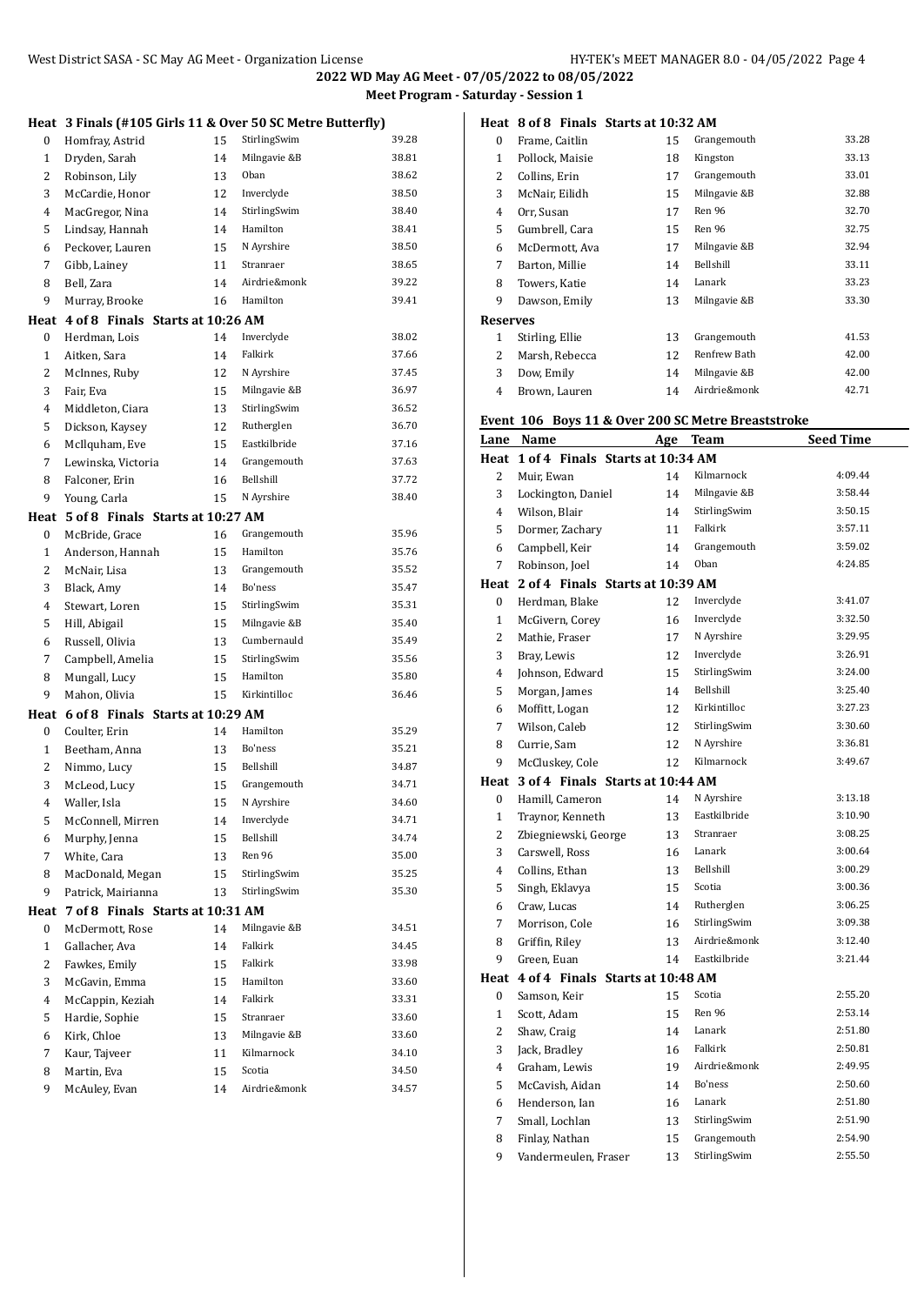|                 | Event 107 Girls 11 & Over 200 SC Metre Breaststroke |    |              |                  |  |
|-----------------|-----------------------------------------------------|----|--------------|------------------|--|
| Lane            | Name                                                |    | Age Team     | <b>Seed Time</b> |  |
|                 | Heat 1 of 5 Finals Starts at 10:52 AM               |    |              |                  |  |
| $\mathbf{0}$    | Quinn, Abigale                                      | 12 | Kilmarnock   | 4:01.76          |  |
| $\mathbf{1}$    | Adair, Hannah                                       | 13 | N Ayrshire   | 3:55.33          |  |
| $\overline{2}$  | Robin, Sophie                                       | 14 | Renfrew Bath | 3:53.90          |  |
| 3               | Armitt, Beth                                        | 12 | Kingston     | 3:51.22          |  |
| 4               | Stirling Mills, Elle                                | 11 | Bellshill    | 3:46.06          |  |
| 5               | Spirit-Hawthorne, Nina                              | 12 | Inverclyde   | 3:50.87          |  |
| 6               | Mathie, Kirsty                                      | 14 | N Ayrshire   | 3:51.94          |  |
| 7               | Gourlay, Madison                                    | 13 | N Ayrshire   | 3:54.17          |  |
| 8               | Telfer, Ellie                                       | 12 | Larkhall     | 3:58.08          |  |
| 9               | Smith, Della                                        | 15 | Helensburgh  | 4:25.92          |  |
|                 | Heat 2 of 5 Finals Starts at 10:58 AM               |    |              |                  |  |
| 0               | Falconer, Abigail                                   | 13 | Bellshill    | 3:43.38          |  |
| $\mathbf{1}$    |                                                     | 14 | Inverclyde   | 3:41.90          |  |
| $\overline{2}$  | Herdman, Lois                                       |    | Bellshill    | 3:39.97          |  |
|                 | Cuthbertson, Emma                                   | 15 | Stranraer    | 3:35.19          |  |
| 3               | Gibb, Bethan                                        | 12 |              |                  |  |
| 4               | Stuart, Kate                                        | 13 | N Ayrshire   | 3:30.97          |  |
| 5               | Homfray, Astrid                                     | 15 | StirlingSwim | 3:31.04          |  |
| 6               | Curran, Suzannah                                    | 14 | Kilmarnock   | 3:36.19          |  |
| 7               | Singh, Ekavira                                      | 12 | Scotia       | 3:40.00          |  |
| 8               | McCarthy, Caitlin                                   | 14 | West Dunbart | 3:43.32          |  |
| 9               | Cuthbertson, Sophie                                 | 13 | Bellshill    | 3:44.17          |  |
| Heat            | 3 of 5 Finals Starts at 11:02 AM                    |    |              |                  |  |
| $\bf{0}$        | McCardie, Honor                                     | 12 | Inverclyde   | 3:30.68          |  |
| $\mathbf{1}$    | McCreadie, Amy                                      | 13 | Bellshill    | 3:27.75          |  |
| $\overline{2}$  | Lochery, Erin                                       | 12 | Stranraer    | 3:25.21          |  |
| 3               | Peckover, Lauren                                    | 15 | N Ayrshire   | 3:23.40          |  |
| $\overline{4}$  | Brackenridge, Ava                                   | 14 | Cumbernauld  | 3:23.00          |  |
| 5               | Ross, Orla                                          | 13 | Milngavie &B | 3:23.24          |  |
| 6               | Bennett, Isla                                       | 15 | Rutherglen   | 3:24.54          |  |
| 7               | Caldwell, Katie                                     | 16 | Milngavie &B | 3:25.56          |  |
| 8               | Rafferty, Lia                                       | 14 | West Dunbart | 3:27.85          |  |
| 9               | McDougall-Smith, Christina                          | 14 | Milngavie &B | 3:30.71          |  |
| Heat            | 4 of 5 Finals Starts at 11:07 AM                    |    |              |                  |  |
| 0               | McGinlay, Sophia                                    | 14 | Cumbernauld  | 3:21.00          |  |
| $\mathbf{1}$    | Lindsay, Hannah                                     | 14 | Hamilton     | 3:19.27          |  |
| 2               | Kay, Eva                                            | 13 | Eastkilbride | 3:18.73          |  |
| 3               | Reilly, Niamh                                       | 14 | Cumbernauld  | 3:18.00          |  |
| $\overline{4}$  | Chan, Evie                                          | 12 | N Ayrshire   | 3:16.20          |  |
| 5               | Morrison, Iona                                      | 15 | Milngavie &B | 3:17.17          |  |
| 6               | Falconer, Erin                                      | 16 | Bellshill    | 3:18.26          |  |
| 7               | Hickey, Emily                                       | 13 | Eastkilbride | 3:19.03          |  |
| 8               | Aitken, Sara                                        | 14 | Falkirk      | 3:20.22          |  |
| 9               | Bell, Christie                                      | 15 | Airdrie&monk | 3:21.92          |  |
|                 |                                                     |    |              |                  |  |
| Heat            | 5 of 5 Finals Starts at 11:11 AM                    |    |              |                  |  |
| 0               | Creaney, Emma                                       | 16 | Cumbernauld  | 3:09.00          |  |
| $\mathbf 1$     | Binning, Molly                                      | 13 | Ren 96       | 3:07.20          |  |
| $\overline{c}$  | Henderson, Iona                                     | 15 | Rutherglen   | 3:06.50          |  |
| 3               | Strachan, Rebecca                                   | 14 | Larkhall     | 3:05.75          |  |
| 4               | Middleton, Ciara                                    | 13 | StirlingSwim | 3:05.10          |  |
| 5               | Irvine-Watson, Molly                                | 13 | Stranraer    | 3:05.28          |  |
| 6               | Binnie, Emma                                        | 13 | N Ayrshire   | 3:05.78          |  |
| 7               | Gillies, Katie                                      | 13 | Renfrew Bath | 3:06.88          |  |
| 8               | Hamilton, Caitlyn                                   | 18 | Lanark       | 3:07.84          |  |
| 9               | Stuart, Heather                                     | 16 | N Ayrshire   | 3:16.19          |  |
| <b>Reserves</b> |                                                     |    |              |                  |  |
| $\mathbf{1}$    | Mohammed, Saira                                     | 12 | Larkhall     | 4:02.50          |  |
|                 |                                                     |    |              |                  |  |

# **Event 108 Boys 12 & Over 800 SC Metre Freestyle**

| Lane                                  | Name                                  |    | Age Team     | <b>Seed Time</b> |  |  |  |  |
|---------------------------------------|---------------------------------------|----|--------------|------------------|--|--|--|--|
| Heat                                  | 1 of 3 Finals Starts at 11:16 AM      |    |              |                  |  |  |  |  |
| 0                                     | Binnie, Dean                          | 13 | N Ayrshire   | 11:45.67         |  |  |  |  |
| 1                                     | McShane, Dylan                        | 15 | Cumbernauld  | 11:22.92         |  |  |  |  |
| 2                                     | Zbiegniewski, George                  | 13 | Stranraer    | 11:12.43         |  |  |  |  |
| 3                                     | Sloss, Kouper                         | 13 | N Ayrshire   | 10:52.70         |  |  |  |  |
| 4                                     | Gemmell, Fraser                       | 13 | Grangemouth  | 10:44.50         |  |  |  |  |
| 5                                     | McMahon, Ewan                         | 15 | Falkirk      | 10:48.50         |  |  |  |  |
| 6                                     | Cairns, Oliver                        | 15 | Cumbernauld  | 10:59.14         |  |  |  |  |
| 7                                     | Hamill, Cameron                       | 14 | N Ayrshire   | 11:22.50         |  |  |  |  |
| 8                                     | Beck, Cameron                         | 13 | Inverclyde   | 11:25.80         |  |  |  |  |
| 9                                     | Finlay, Nathan                        | 15 | Grangemouth  | 11:57.02         |  |  |  |  |
|                                       | Heat 2 of 3 Finals Starts at 11:29 AM |    |              |                  |  |  |  |  |
| 0                                     | Di Mascio, Louis                      | 15 | StirlingSwim | 10:00.67         |  |  |  |  |
| 1                                     | Creaney, Cameron                      | 18 | Cumbernauld  | 10:00.24         |  |  |  |  |
| 2                                     | Watson, Ewan                          | 14 | Renfrew Bath | 9:55.02          |  |  |  |  |
| 3                                     | Mackenzie, Andrew                     | 18 | StirlingSwim | 9:46.20          |  |  |  |  |
| 4                                     | Barghati, Dean                        | 14 | Hamilton     | 9:38.41          |  |  |  |  |
| 5                                     | Vandermeulen, Logan                   | 15 | StirlingSwim | 9:45.50          |  |  |  |  |
| 6                                     | Carlyle, Robbie                       | 16 | Bellshill    | 9:51.76          |  |  |  |  |
| 7                                     | Gray, Robbie                          | 17 | N Ayrshire   | 9:55.90          |  |  |  |  |
| 8                                     | Hussen, Lewis                         | 15 | StirlingSwim | 10:00.50         |  |  |  |  |
| 9                                     | Stewart, Tyler                        | 15 | Eastkilbride | 10:20.34         |  |  |  |  |
|                                       | Heat 3 of 3 Finals Starts at 11:40 AM |    |              |                  |  |  |  |  |
| 0                                     | Ferguson, Callum                      | 14 | Rutherglen   | 9:34.00          |  |  |  |  |
| $\mathbf{1}$                          | Smith, Keane                          | 17 | Airdrie&monk | 9:28.30          |  |  |  |  |
| 2                                     | Skinner, Gregor                       | 16 | Bo'ness      | 9:24.74          |  |  |  |  |
| 3                                     | Glen, Jamie                           | 16 | Cumbernauld  | 9:24.41          |  |  |  |  |
| 4                                     | Stewart, Connor                       | 17 | StirlingSwim | 9:09.90          |  |  |  |  |
| 5                                     | King, Ben                             | 15 | Milngavie &B | 9:19.76          |  |  |  |  |
| 6                                     | Donaldson, Fraser                     | 15 | Milngavie &B | 9:24.66          |  |  |  |  |
| 7                                     | Scott, Adam                           | 15 | Ren 96       | 9:26.97          |  |  |  |  |
| 8                                     | Mitchell, Euan                        | 15 | Eastkilbride | 9:32.04          |  |  |  |  |
| 9                                     | Keough, Harry                         | 15 | Ren 96       | 9:34.20          |  |  |  |  |
| Reserves                              |                                       |    |              |                  |  |  |  |  |
| 1                                     | Moffitt, Logan                        | 12 | Kirkintilloc | 12:01.20         |  |  |  |  |
| Event 109 Girls 11-14 200 SC Metre IM |                                       |    |              |                  |  |  |  |  |
|                                       |                                       |    |              |                  |  |  |  |  |

| Name             | Age | Team         | <b>Seed Time</b>                      |
|------------------|-----|--------------|---------------------------------------|
|                  |     |              |                                       |
| Thomson, Alicia  | 13  | Cumbernauld  | 3:02.00                               |
| Dickson, Kaysey  | 12  | Rutherglen   | 2:57.34                               |
| Middleton, Ciara | 13  | StirlingSwim | 2:55.33                               |
| Gallacher, Ava   | 14  | Falkirk      | 2:51.11                               |
| Easton, Emily    | 14  | Larkhall     | 2:50.30                               |
| McNair, Lisa     | 13  | Grangemouth  | 2:50.60                               |
| McGavin, Rachel  | 14  | Hamilton     | 2:51.26                               |
| Gillies, Katie   | 13  | Renfrew Bath | 2:55.99                               |
| Brown, Sophie    | 13  | Eastkilbride | 3:01.78                               |
| Russell, Olivia  | 13  | Cumbernauld  | 3:02.68                               |
|                  |     |              | Heat 1 of 2 Finals Starts at 11:51 AM |